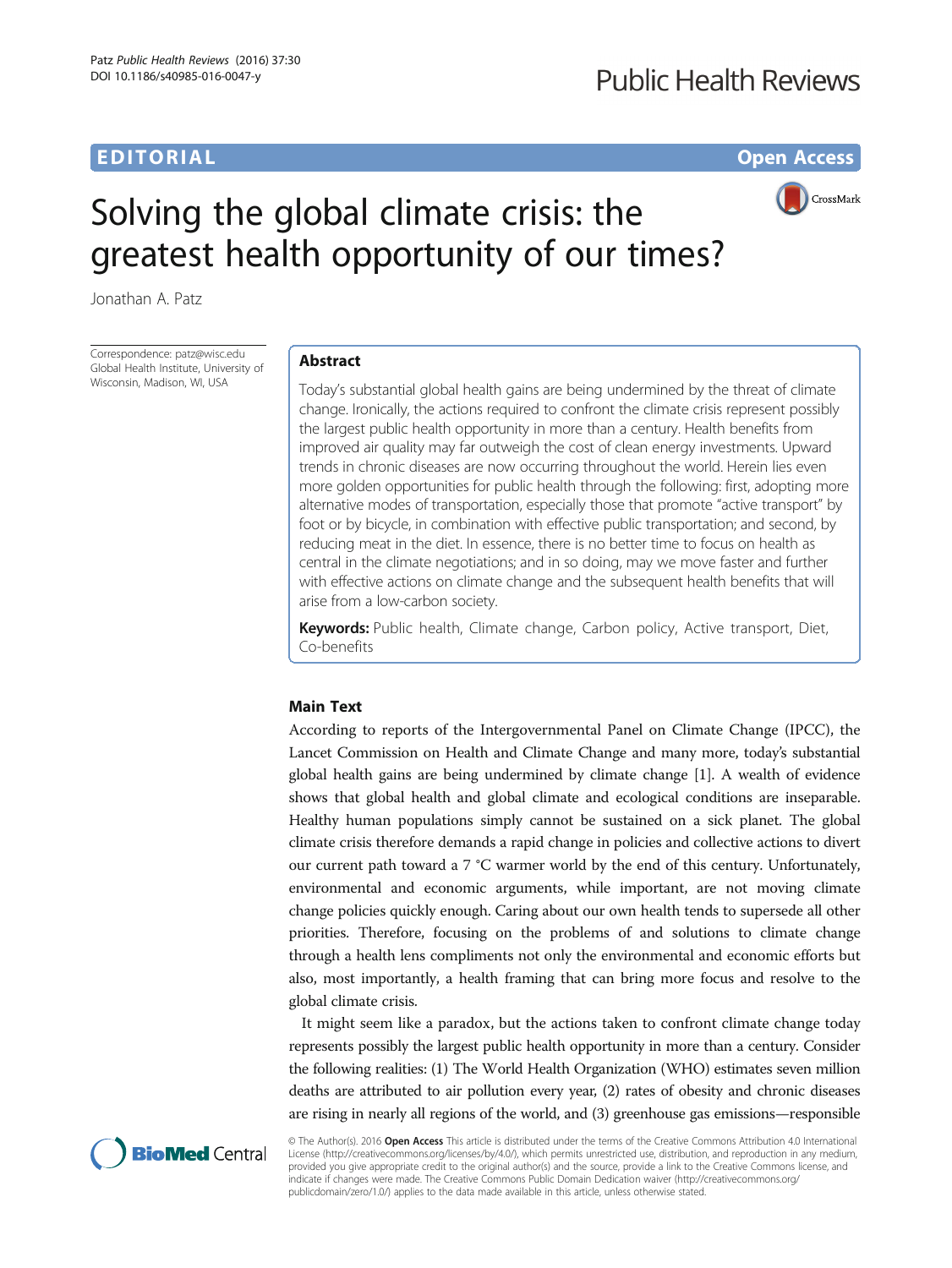for the global climate crisis—rose the fastest  $\left(\sim 2\% / year\right)$  in the past decade, approximately twice the rate from the period between 1970 and 2000 according to the IPCC.

Fossil fuel combustion is the common link to these three realities. Fossil fuel combustion accounted for 78% of the total increase in carbon dioxide between 1970 and 2010 (with deforestation comprising the balance of emissions). Of course, burning oil, gas, and coal also release pollutants such as fine particulates, e.g.  $PM_{2.5}$ , known to be harmful to human health. Cleaner energy can help reduce the heating of the planet, while saving lives from air pollution. Greenhouse gas mitigation strategies could avoid an estimated one to four million deaths annually by 2050 [\[2\]](#page-2-0). Health benefits may far outweigh the cost of clean energy investments. For example, in the United States of America, monetized health benefits associated with improved air quality can offset between 26 to 1050% of the cost of US low-carbon policies [\[3\]](#page-2-0); in other words, the value of health dividends could swamp the costs of striving for an energy-efficient, low-carbon economy. This should be of no surprise given the US Environmental Protection Agency (EPA) estimates of a \$30 return for every dollar invested in reducing air pollution through the Clean Air Act. And health benefits will be even larger in highly polluted cities across other regions of the world.

Upward trends in obesity and chronic diseases, such as diabetes and heart disease, are now occurring throughout the world [[4\]](#page-2-0), as Western lifestyles with automobiledependent transportation and meat-based diets are being pursued. Herein lies even more opportunities for public health through the following: first, adopting more alternative modes of transportation, especially those that promote "active transport" by foot or by bicycle, alongside of effective public transportation; and second, by reducing meat in the diet.

Studies from across the world show marked health benefits from active transport [\[5](#page-2-0)]. Active transport in Shanghai, China could reduce colon cancer risk by over 44%.

Bike commuting in London could lower ischemic heart disease by 10 to 19%.

In the USA, comparing cities with the highest versus the lowest levels of active transport, obesity rates are 20% lower and diabetes rates are 23% less, and switching short car trips to bike trips would save 1300 lives annually for just one region of the USA. Bicycling commuters in Copenhagen have a 39% reduction in mortality rate compared to non cycling commuters. While less studied, rapidly growing newer cities, especially in Africa, provide especially unique health opportunities from urban planning; in these locations, we have an opportunity to design cities for the health of people, rather than simply for the flow of motorized traffic.

Diet and food systems represent another key focus area for dual benefits to our health and the environment. In the United Kingdom, if 50% of meat and dairy in the diet were replaced by fruit, vegetables, and cereals, greenhouse gas emissions might drop by 19%, while at the same time potentially 30,192, to 43,592 deaths could be averted per year by the reduction of saturated fat in the diet [[6\]](#page-2-0). However, meat in the developing world provides essential protein and micronutrients—so this recommendation is geared primarily to "supersized" industrialized countries.

## Conclusions

Current rates of chronic disease alongside continued rising trends in fossil fuel-based energy consumption that are causing today's global climate crisis present daunting risks